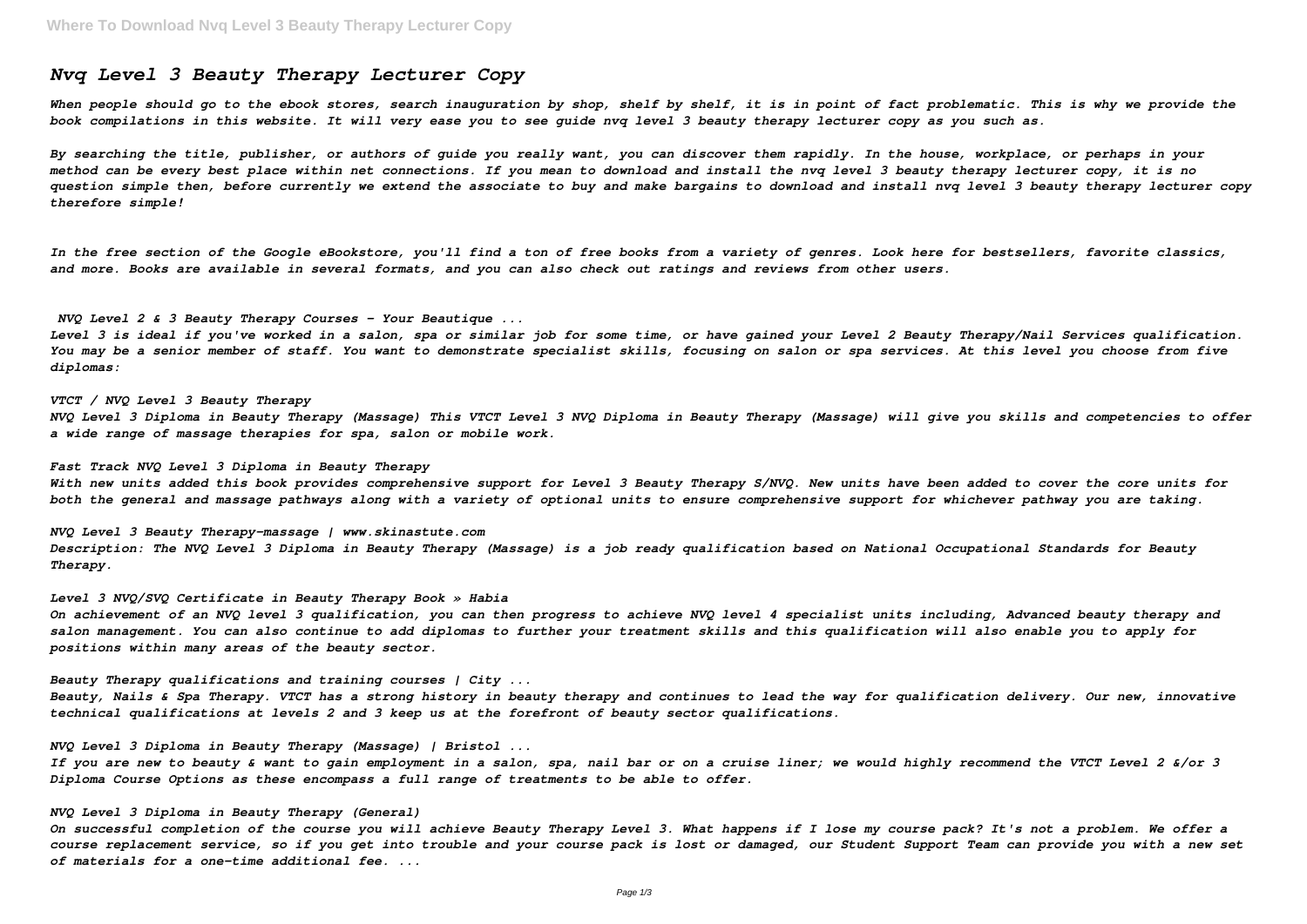#### *NVQ Level 3 in Beauty Therapy (Massage)*

*The VTCT Level 3 NVQ Diploma in Beauty Therapy Massage is a substantial vocational qualification that will confirm your competence as a beauty massage therapist. Entry onto this qualification can be via previous attainment of a Level 2 qualification in beauty therapy and/or a successful skills test and interview.*

## *NVQ Level 3 Beauty Therapy - Your Beautique Training*

*Beauty Therapy Level 2 & Level 3 – (combined) course is ideal for individuals who want to start their career as a self employed beauty therapist or individuals wishing to set up their own salon. This course allows students to gain an understanding of the industry standards applicable to the beauty sectors as well as develop their competence ...*

# *NVQ /VTCT Level 2 & 3 Beauty Therapy Courses | Ray Cochrane*

*Beauty Therapy Level 3 – This is a course which focuses on facial electrical treatments to improve the appearance of skin on the face as well as massages which are the more pampering relaxing treatments. The course will cover the following units: Health, Safety & Hygiene Practices*

## *Beauty Therapy Level 3 - Open Study College*

*The Level 3 NVQ Diploma in Beauty Therapy Massage is a job ready qualification based on National Occupational Standards (NOS). This qualification will provide you with the knowledge, understanding and skills to work competently as an advanced beauty therapist specialising in massage. Throughout this qualification you will monitor procedures to*

## *Level 3 NVQ Diploma in Beauty Therapy Massage*

*Ray Cochrane Beauty School London VTCT Level 3 beauty therapy course is specially designed for those wanting to advance as a fully qualified beauty therapist and requiring the level of beauty treatments skills required by Cruise Ships, Hotels, Spas, Health clubs, High Street salons and Advanced Aesthetic Clinics.*

#### *VTCT Beauty Therapy*

*The VTCT Level 3 Diploma in Beauty Therapy and Massage is a substantial vocational qualification that will confirm your competence as a Beauty Therapist. To work in the industry you must be qualified. This qualification will provide you with the knowledge, understanding and skills to work competently as an advanced Beauty Therapist.*

*NVQ Level 3 Beauty Courses | VTCT Level 3 Beauty Therapy ...*

*NVQ Level 3 Beauty Therapy NVQ Level 2, 3 & 4 Beauty Therapy Courses Your Beautique Training provide fast track NVQ level 2 and 3 beauty and Level 4 Laser/IPL courses. Our courses are perfect for students who do not have a year to spare on a traditional 6 months – 1 year NVQ course.*

#### *Beauty NVQ Level 3 Course*

*Ray Cochrane, London premier beauty therapy course training school, specially designed this fast-track NVQ Level 2 & 3 Beauty Course for students who are a complete beginner to the Beauty Industry and would like to be highly skilled and qualified beauty therapist. You will gain two highly sought after NVQ VTCT Beauty Diploma in just 6 months.*

*NVQ Beauty Therapy Level 2 & 3 (Combined – general) | www ...*

*The NVQ Level 3 Diploma in Beauty Therapy (General) contains the following units: Monitor procedures to safely control work operations Monitoring the operation of workplace health and safety procedures is the legal responsibility of all senior staff in a salon, not just that of the manager or proprietor.*

## *Nvq Level 3 Beauty Therapy*

*The NVQ Level 3 beauty therapy course is your next step after NVQ Level 2 and it will provide you with the knowledge and skills to work competently as a beauty therapist. The qualification will also allow you to progress to further educations such as level 4 qualifications which include laser hair removal, skin blemish removal, chemical peels, derma rollers, tattoo removal and much more.*

*Aesthetic London Laser Training - NVQ Level 3 Beauty ...*